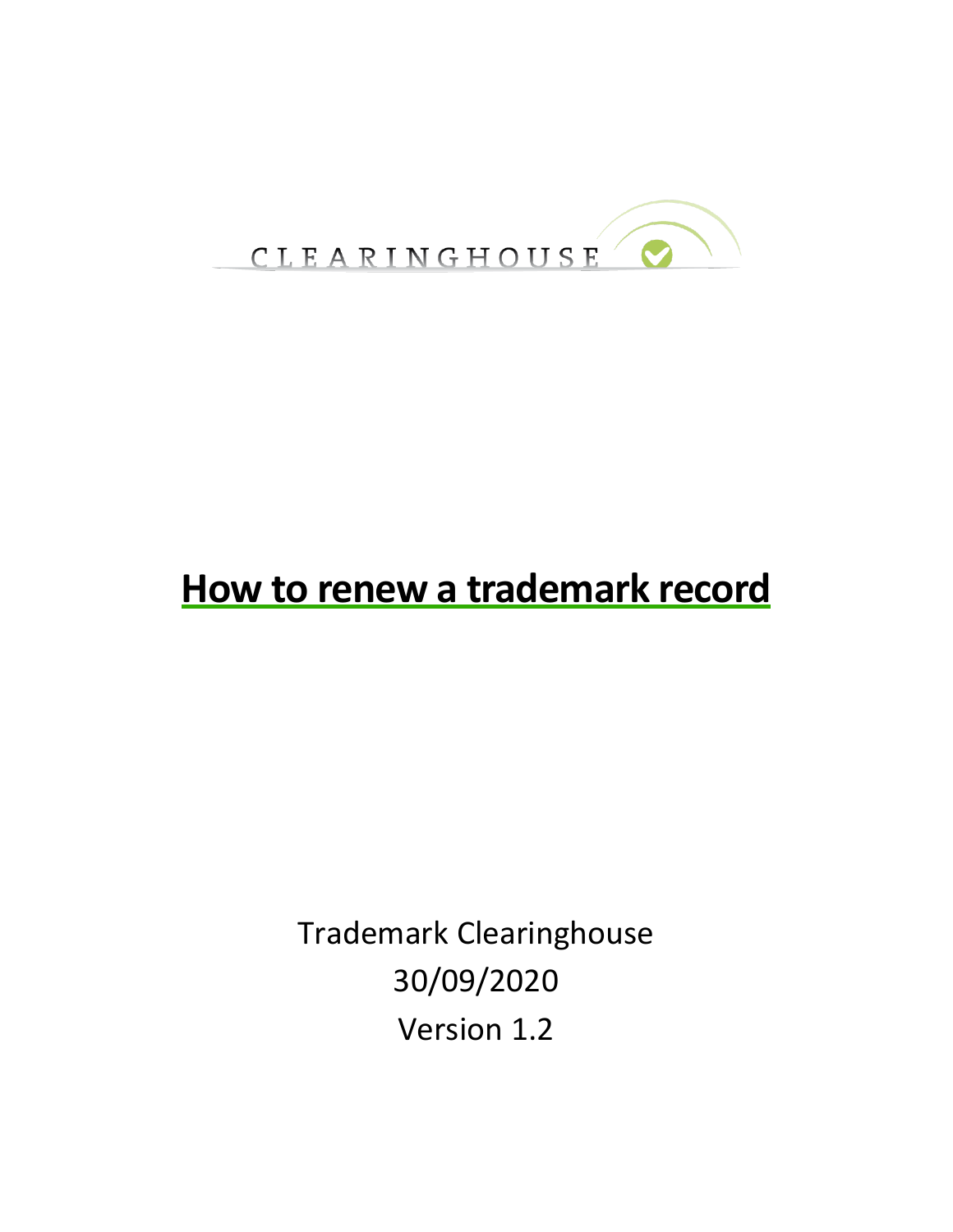

### **Contents**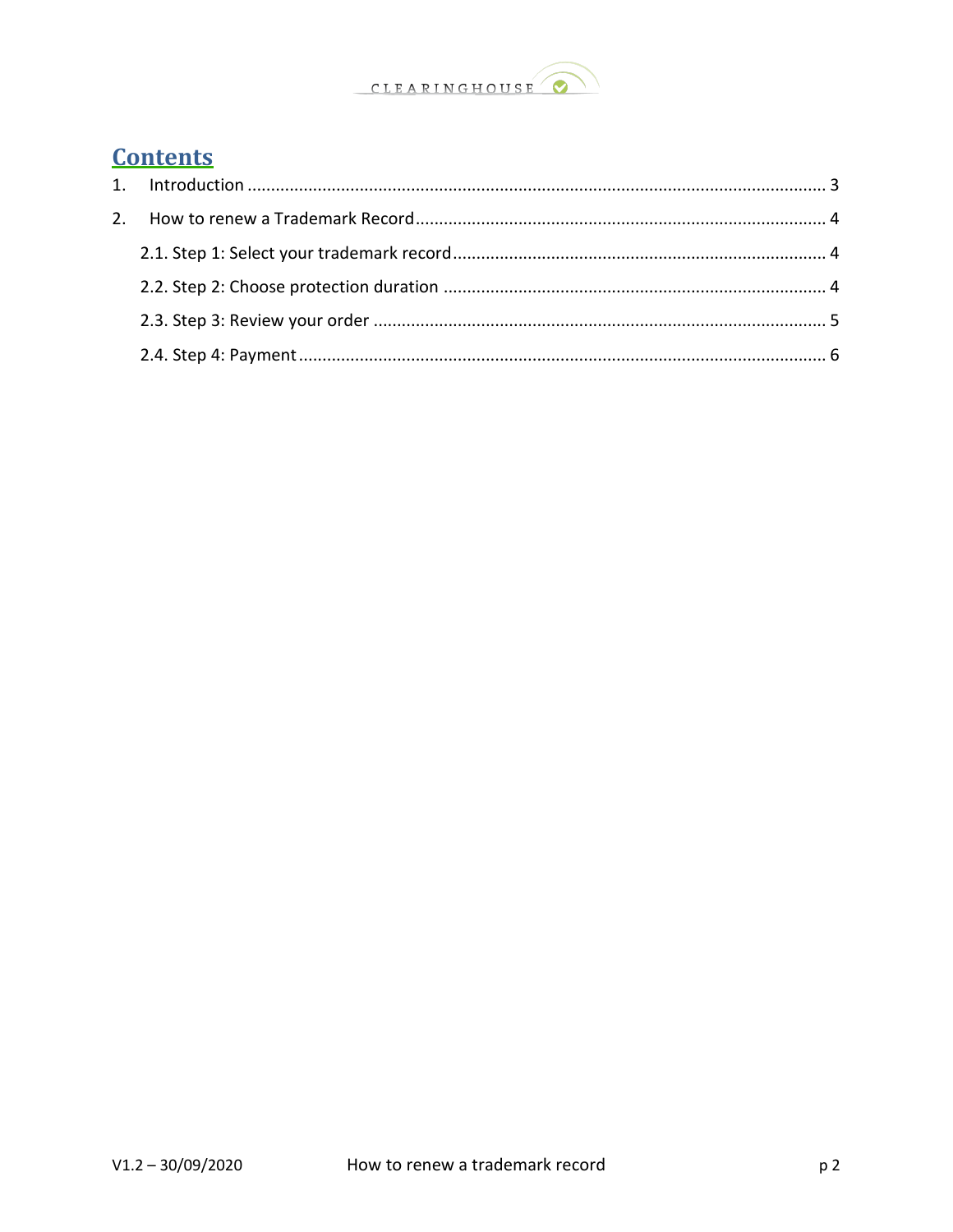

## <span id="page-2-0"></span>1. Introduction

All verified trademark records in the Trademark Clearinghouse are registered for a certain duration of time. If the trademark registration has expired, the Trademark Holder or Trademark Agent will receive 3 e-mail notifications:

- First notification 60 days before the expiration date;
- Second notification 30 days before the expiration date;
- Final notification 10 days after the expiration date.

Please note that if you are using the API, the aforementioned notifications will be retrievable via polling.

The trademark record renewal will give the Trademark Agent or Trademark Holder the option to extend the registration for 1, 3 or 5 years.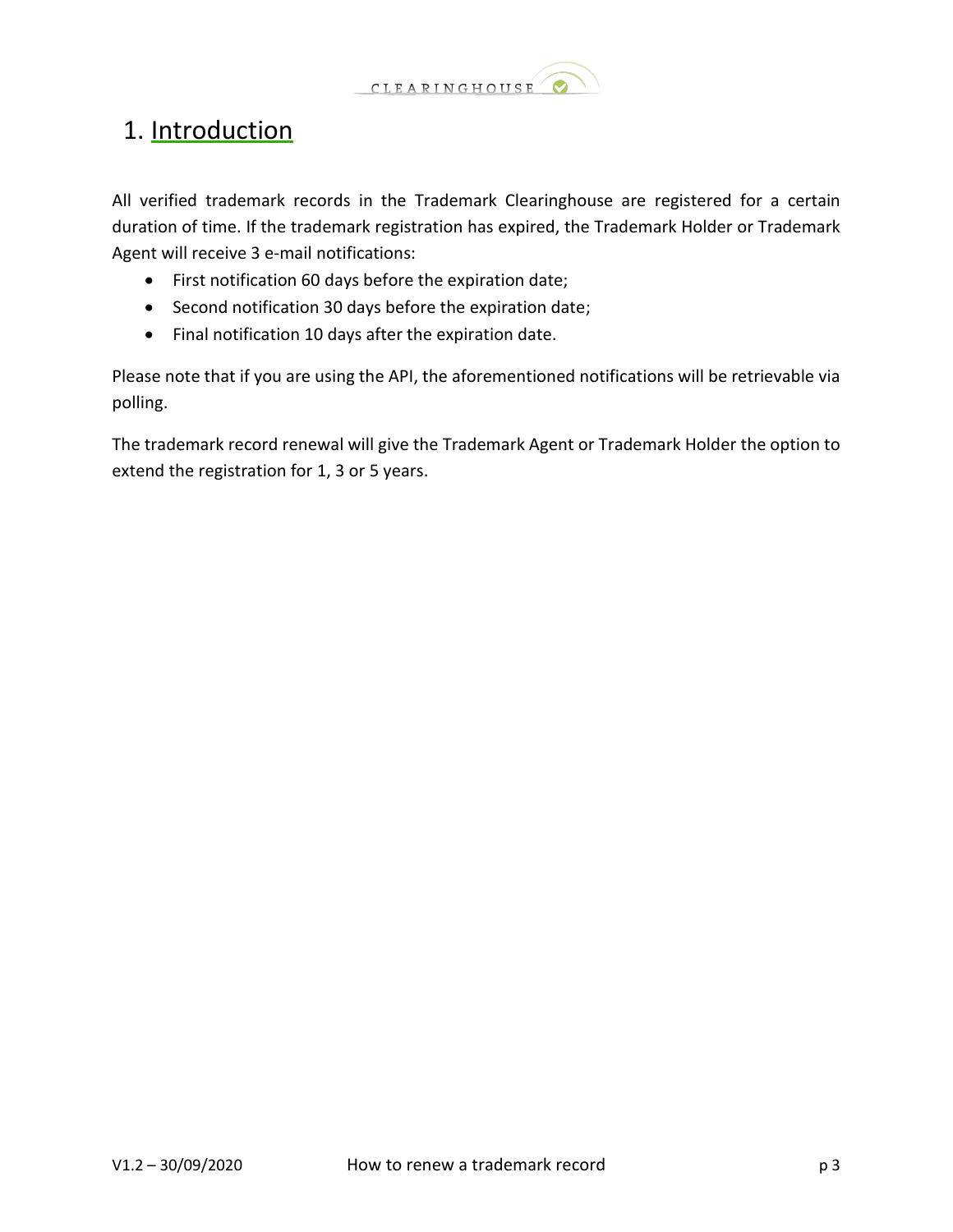

### <span id="page-3-0"></span>2. How to renew a trademark record

#### **2.1. Step 1: Select your trademark record**

<span id="page-3-1"></span>From the "Mark Overview" page, select the trademark record you would like to renew. Note that trademark records can be renewed as from 1 year before their expiry date in the Trademark Clearinghouse.



#### **2.2. Step 2: Choose protection duration**

<span id="page-3-2"></span>Select the period for which would like to extend the protection duration and click "Please proceed for payment".

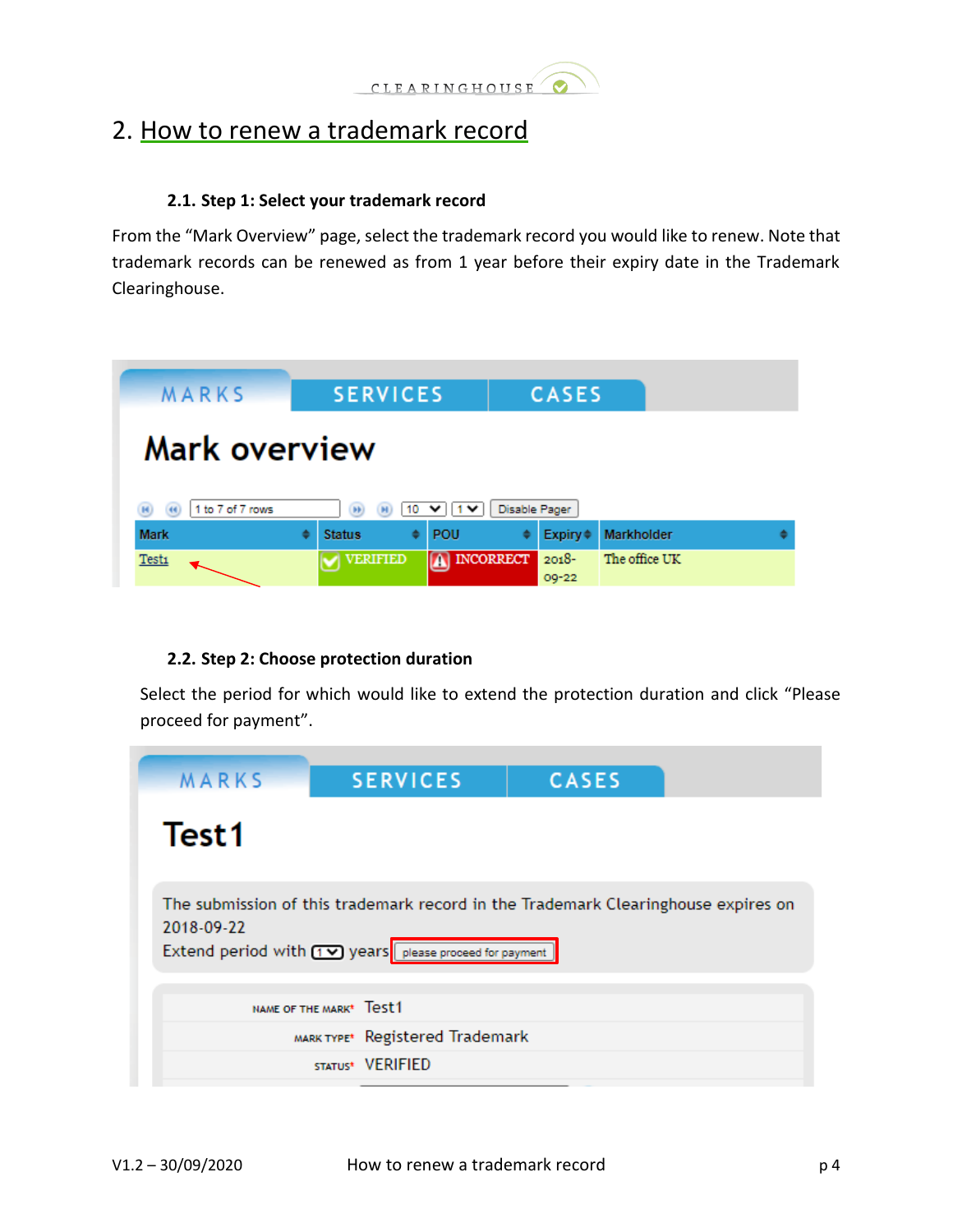

#### <span id="page-4-0"></span>**2.3. Step 3: Review your order**

After submitting your trademark record and if less than 10 trademark records have been recorded, you will be redirected to the "Review Order" page.

|   | MARKS                     | <b>SERVICES</b>                                                                                                                                                                                                       |  | CASES                                 |   |                                        |
|---|---------------------------|-----------------------------------------------------------------------------------------------------------------------------------------------------------------------------------------------------------------------|--|---------------------------------------|---|----------------------------------------|
|   |                           | Please note that your mark record has not yet been submitted to the verification<br>queue, please review your order by clicking on review - on the 'Review Order' page<br>click the 'Submit all for checkout' button. |  |                                       |   | <b>SUBMIT MARK</b>                     |
|   |                           | <b>Review Order</b>                                                                                                                                                                                                   |  |                                       |   |                                        |
|   |                           |                                                                                                                                                                                                                       |  |                                       |   | TOTAL: 33<br>SEARCHED: None            |
|   |                           | You can update your order on this page.                                                                                                                                                                               |  |                                       | В | FILTERED: Any status                   |
|   |                           |                                                                                                                                                                                                                       |  |                                       |   | SORTED:                                |
| А | <b>MARK REGISTRATIONS</b> |                                                                                                                                                                                                                       |  |                                       |   | SORT                                   |
|   | m                         | <b>Example One</b>                                                                                                                                                                                                    |  | New registration for $1$ Year $\sim$  |   | Latest status change<br>Sort<br>$\vee$ |
|   | m                         | <b>Example Two</b>                                                                                                                                                                                                    |  | New registration for $3$ Years $\sim$ |   | FILTER BY STATUS                       |
|   | m                         | <b>Example Three</b>                                                                                                                                                                                                  |  | New registration for $5$ Years $\sim$ |   | <b>O</b> New                           |
|   |                           |                                                                                                                                                                                                                       |  |                                       |   | <b>Q L</b> Corrected                   |
|   |                           |                                                                                                                                                                                                                       |  |                                       |   | <b>Werified</b>                        |
|   |                           |                                                                                                                                                                                                                       |  |                                       |   | $\blacksquare$<br>Incorrect<br>Invalid |
|   |                           | <b>ADD OTHER MARK RECORD</b>                                                                                                                                                                                          |  | <b>SUBMIT ALL FOR CHECKOUT</b>        |   | Deactivated                            |
|   |                           |                                                                                                                                                                                                                       |  |                                       |   | $\Box$ Expired<br>ы                    |
|   |                           |                                                                                                                                                                                                                       |  |                                       |   | Filter                                 |
|   |                           |                                                                                                                                                                                                                       |  |                                       |   |                                        |
|   |                           |                                                                                                                                                                                                                       |  |                                       |   |                                        |

Trademark records added will be listed with the name and the duration of the registration in the Trademark Clearinghouse.

On this page, you will be able to:

- Delete specific trademark records from the order page by clicking on the bin icon **(A)**;
- Update the duration for each trademark record by selecting 1, 3 or 5 years **(B)**;
- Add another trademark record to your basket ("Add other mark record") **(C)**;
- Finalize your order ("Submit all for checkout") **(D)**.

Once you click on a trademark name you will be redirected to the details of your trademark record, which you can still update (by clicking on "Edit"). If you wish to edit some trademark details, please note that you need to accept again the Terms and Conditions at the bottom of your page and that you have to click on "Update" at the bottom of your page to save your modifications. Then you need to click on "Review" in the top-right corner of your page to go to the "Review Order" page.

As mentioned above, the duration of the trademark record registration can be changed and updated. By clicking on the arrow next to "New registration for", a dropdown list will be available, in which you can choose the duration you would like to have the trademark record registered with the Trademark Clearinghouse. After choosing the duration, the changes will be registered in the order page.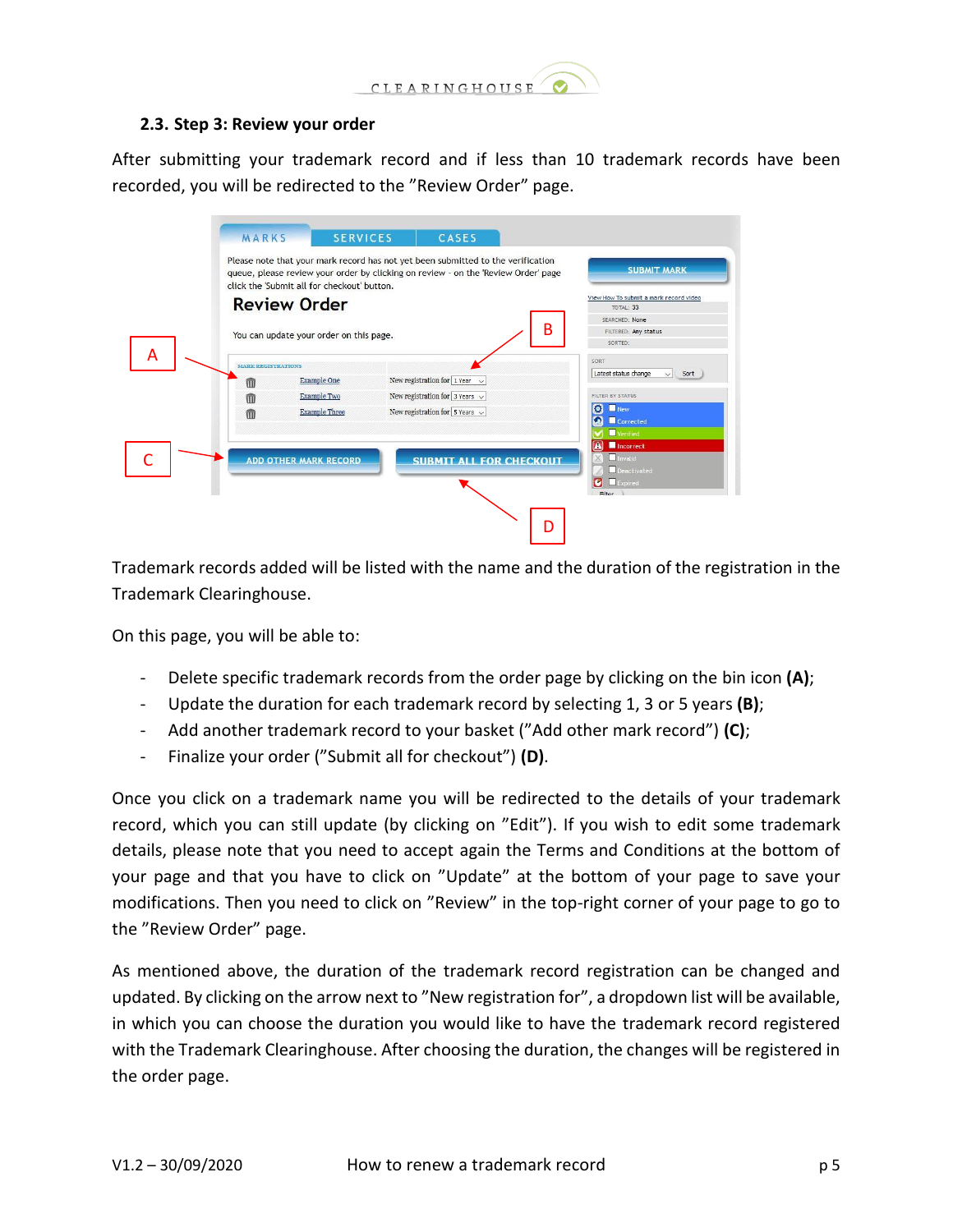

|                           | <b>SERVICES</b><br>MARKS<br>Please note that your mark record has not yet been submitted to the verification | CASES                                               |                                                                                    | <b>SUBMIT MARK</b>                  |
|---------------------------|--------------------------------------------------------------------------------------------------------------|-----------------------------------------------------|------------------------------------------------------------------------------------|-------------------------------------|
|                           | click the 'Submit all for checkout' button.                                                                  |                                                     | queue, please review your order by clicking on review - on the 'Review Order' page |                                     |
|                           | <b>Review Order</b>                                                                                          | View How To submit a mark record video<br>TOTAL: 33 |                                                                                    |                                     |
|                           |                                                                                                              |                                                     |                                                                                    | <b>SEARCHED: None</b>               |
|                           | You can update your order on this page.                                                                      |                                                     |                                                                                    | FILTERED: Any status                |
|                           |                                                                                                              |                                                     |                                                                                    | SORTED:                             |
| <b>MARK REGISTRATIONS</b> |                                                                                                              |                                                     |                                                                                    | SORT                                |
| 而                         | <b>Example One</b>                                                                                           | New registration for $\frac{1}{2}$ Year $\sqrt{2}$  |                                                                                    | Latest status change<br>$\vee$ Sort |
|                           | <b>Example Two</b>                                                                                           | 1 Year<br>New registration for<br>3 Years           | FILTER BY STATUS                                                                   |                                     |
| 而                         | <b>Example Three</b>                                                                                         | New registration for<br>5 Years                     |                                                                                    | o<br>New<br>Corrected               |
| 俪                         |                                                                                                              |                                                     |                                                                                    |                                     |
|                           |                                                                                                              |                                                     |                                                                                    | <b>Werified</b>                     |
|                           |                                                                                                              |                                                     |                                                                                    | $\blacktriangle$<br>Incorrect       |
|                           | <b>ADD OTHER MARK RECORD</b>                                                                                 |                                                     | <b>SUBMIT ALL FOR CHECKOUT</b>                                                     | Invalid<br>Deactivated              |

The duration of trademark records in the Trademark Clearinghouse can be of 1, 3 or 5 years.

#### <span id="page-5-0"></span>**2.4. Step 4: Payment trademark agent or holder with prepayment**

When you have reviewed the trademark records in the "Review Order" page the trademark records can be ordered by clicking on the "Submit all for checkout" button.

|                           | click the 'Submit all for checkout' button. |                                                        |                                                        |
|---------------------------|---------------------------------------------|--------------------------------------------------------|--------------------------------------------------------|
|                           | <b>Review Order</b>                         |                                                        | View How To submit a mark record video<br>$TOTAI - 33$ |
|                           |                                             |                                                        | <b>SEARCHED: None</b>                                  |
|                           | You can update your order on this page.     |                                                        | FILTERED: Any status                                   |
|                           |                                             |                                                        | SORTED:                                                |
| <b>MARK REGISTRATIONS</b> |                                             |                                                        | SORT                                                   |
|                           | <b>Example One</b>                          | New registration for $1$ Year $\sim$                   | Latest status change<br>$\vee$ Sort                    |
| m                         | <b>Example Two</b>                          | New registration for $3$ Years $\sim$                  | FILTER BY STATUS                                       |
| m                         |                                             |                                                        | o<br>New                                               |
| m                         | <b>Example Three</b>                        | New registration for $\vert$ 5 Years $\vert\downarrow$ | О<br>Corrected                                         |
|                           |                                             |                                                        | Verified                                               |
|                           |                                             |                                                        | $\left[ \bigtriangleup \right]$<br>Incorrect           |
|                           | <b>ADD OTHER MARK RECORD</b>                | <b>SUBMIT ALL FOR CHECKOUT</b>                         | Invalid                                                |
|                           |                                             |                                                        | Deactivated                                            |
|                           |                                             |                                                        | Expired<br>GI                                          |

You will be redirected to the "Your Order" page and will see a list of all the trademark records with their respective durations, prices, labels and variations as shown in the image below.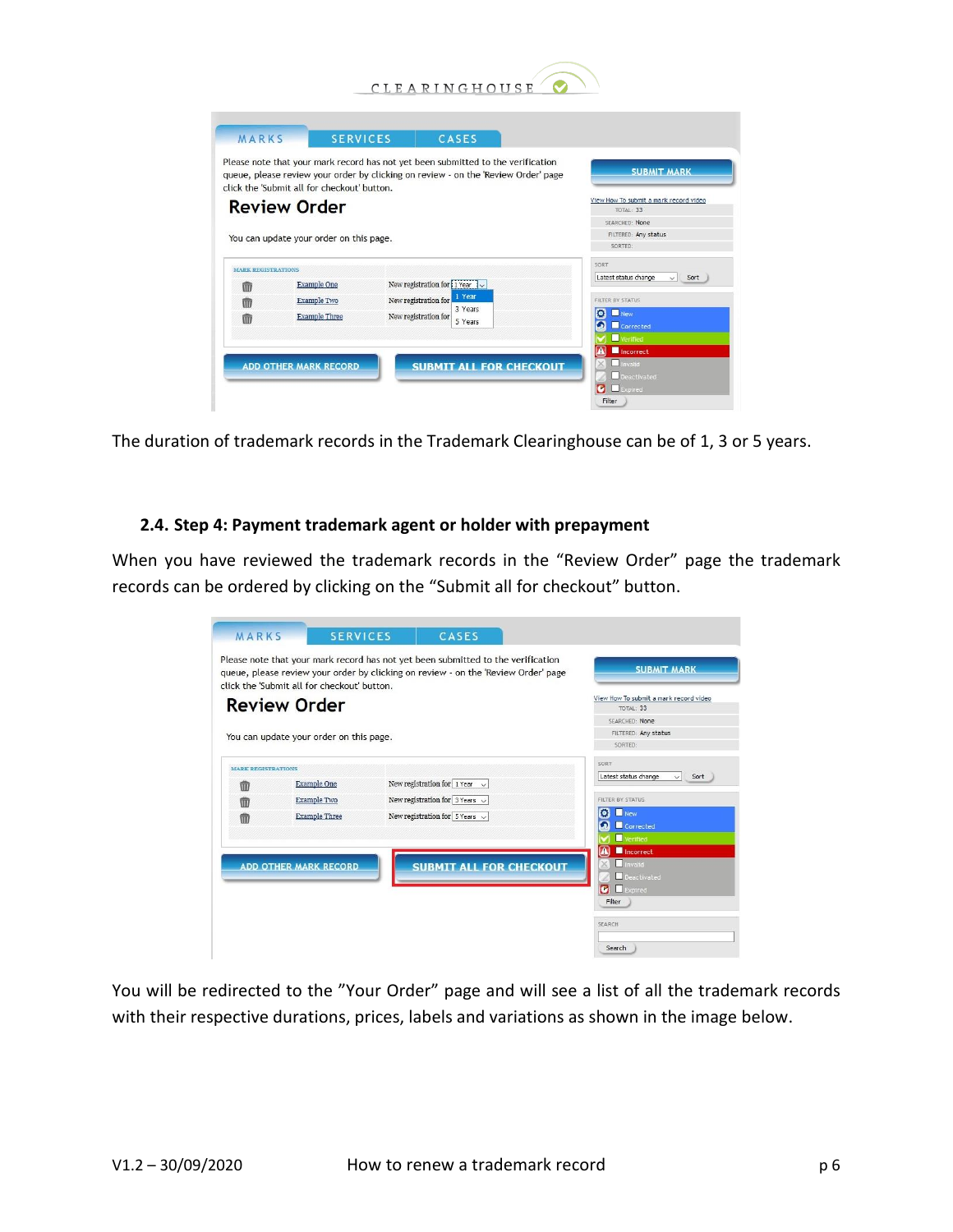

| Type                  | Label         | <b>Duration</b> | Price     | FILTERED: Any status                |
|-----------------------|---------------|-----------------|-----------|-------------------------------------|
| mark: Example One     |               | 1 Year(s)       | \$145.00  | SORTED:                             |
| label : Example One   | exampleone    | 1 Year(s)       | \$0.00    | SORT                                |
| label : Example One   | example-one   | 1 Year(s)       | \$0.00    | Latest status change<br>$\vee$ Sort |
| mark: Example Two     |               | 3 Year(s)       | \$435.00  |                                     |
| label: Example Two    | example-two   | 3 Year(s)       | \$0.00    | FILTER BY STATUS                    |
| label : Example Two   | exampletwo    | 3 Year(s)       | \$0.00    | O<br>New                            |
| mark: Example Three   |               | $5$ Year(s)     | \$725.00  | $\Omega$<br>Corrected               |
| label : Example Three | examplethree  | $5$ Year(s)     | \$0.00    | <b>Werified</b>                     |
| label: Example Three  | example-three | $5$ Year(s)     | \$0.00    | $\blacksquare$<br>Incorrect         |
| <b>Total</b>          |               |                 | \$1305.00 | Invalid                             |
| VAT (15%)             |               |                 | \$195.75  | Deactivated                         |
|                       |               |                 | \$1500.75 | ø<br>Expired                        |

The price per trademark record is given VAT excluded. The total is displayed at the end of the list with and without VAT depending on the jurisdiction.

You can confirm and pay the ordered trademark records by clicking on "Pay prepaid"<sup>1</sup>.

The amount will be withdrawn from the prepaid credits. Please note that if you do not have a sufficient amount in your prepaid account, a message "Not enough credits remaining: …" will be displayed.

 $1$  At this stage, the order can also be reset by clicking on the "Reset Order" button. All previously added Trademark records will remain available in the "Review Order" page for later ordering.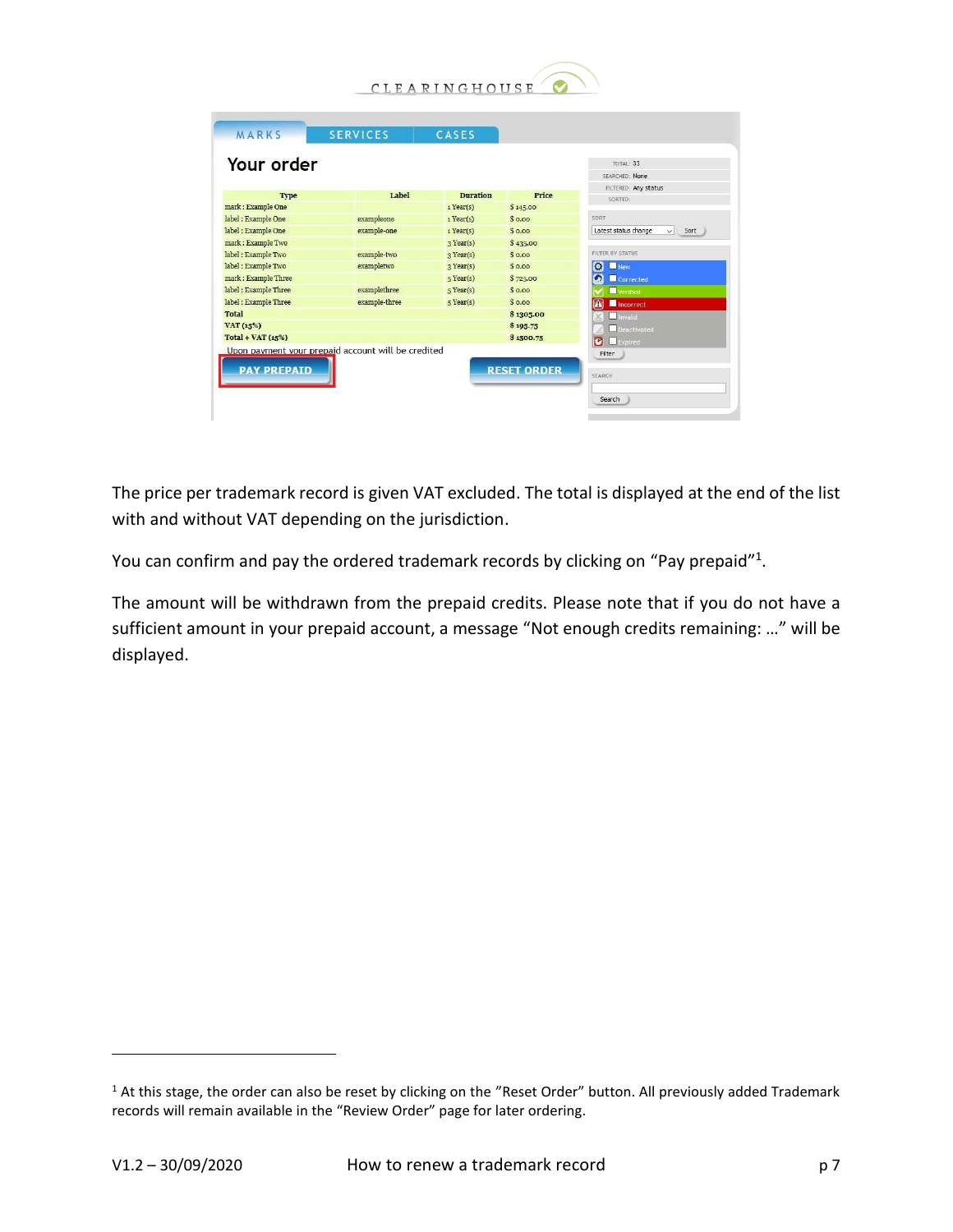

#### **2.5. Payment as a trademark holder**

As Trademark Holder paying with credit card you can only submit one trademark record at a time.

Once the submission completed, you will be redirected to the "Your Order" page where the trademark record with its respective duration, price, labels and variations will be displayed. The price is given VAT excluded. At the end of the table, the total sum is given with and without VAT.

| MARKS                           | <b>RENEWAL</b>                                              | <b>SERVICES</b> | <b>CASES</b>        |                                                       |
|---------------------------------|-------------------------------------------------------------|-----------------|---------------------|-------------------------------------------------------|
| Your order                      |                                                             |                 |                     | TOTAL: 0<br>SEARCHED: None                            |
| Type                            | Label                                                       | <b>Duration</b> | Price               | FILTERED: Any status<br>SORTED:                       |
| mark : Examplemark              |                                                             | $1$ Year(s)     | \$150.00            |                                                       |
| <b>Total</b>                    |                                                             |                 | \$150.00            | SORT                                                  |
| VAT (15%)<br>$Total + VAT(15%)$ |                                                             |                 | \$22.50<br>\$172.50 | $\overline{\bullet}$ Sort<br>Latest status change     |
| <b>PAY WITH CREDIT CARD</b>     | You will be forwarded to Ogone to pay with your credit card |                 | <b>RESET ORDER</b>  | FILTER BY STATUS<br>O<br><b>New</b><br>G<br>Corrected |
|                                 |                                                             |                 |                     | Verified                                              |
|                                 |                                                             |                 |                     | Incorrect<br>А                                        |
|                                 |                                                             |                 |                     | Invalid                                               |
|                                 |                                                             |                 |                     | <b>Deactivated</b>                                    |
|                                 |                                                             |                 |                     | Expired<br>G                                          |
|                                 |                                                             |                 |                     | Filter                                                |

At any time and if you would like to navigate to another page, you can go back to your basket by clicking on the "Proceed to checkout" button on the "Mark Overview" page (see below).

| MARKS                               | <b>RENEWAL</b>                                                                                                                                             | <b>SERVICES</b>      | <b>CASES</b>                                                 |
|-------------------------------------|------------------------------------------------------------------------------------------------------------------------------------------------------------|----------------------|--------------------------------------------------------------|
| <b>Mark overview</b>                |                                                                                                                                                            |                      | ORDER<br>You have an open order ready<br>Proceed to checkout |
| $\mathbf{\widehat{H}}$<br>$\bullet$ | $10 \text{ V}$<br>(H)<br>(95)                                                                                                                              | Disable Pager        |                                                              |
| Mark                                | POU<br><b>Status</b>                                                                                                                                       | Expiry<br>Markholder | TOTAL: 0<br>SEARCHED: None                                   |
|                                     | $\begin{array}{ c c c c c }\n\hline\n\text{M} & \text{10} & \text{V} & \text{V}\n\end{array}$<br>$\begin{array}{c} \textbf{AB} \\ \textbf{AB} \end{array}$ |                      | FILTERED: Any status                                         |
| $\blacksquare$<br>$\overline{44}$   |                                                                                                                                                            |                      |                                                              |

You can confirm and pay the ordered trademark records by clicking on "Pay with credit card"<sup>2</sup>.

| MARKS                       | <b>RENEWAL</b>                                              | <b>SERVICES</b> | <b>CASES</b>       |                                   |
|-----------------------------|-------------------------------------------------------------|-----------------|--------------------|-----------------------------------|
| Your order                  |                                                             |                 |                    | TOTAL: 0                          |
|                             |                                                             |                 |                    | SEARCHED: None                    |
|                             |                                                             |                 |                    | FILTERED: Any status              |
| Type                        | Label                                                       | <b>Duration</b> | Price              | SORTED:                           |
| mark : Examplemark          |                                                             | 1 Year(s)       | \$150.00           |                                   |
| Total                       |                                                             |                 | \$150.00           | SORT                              |
| VAT (15%)                   |                                                             | \$22.50         |                    | Latest status change<br>Sort<br>▼ |
| $Total + VAT(15%)$          |                                                             |                 | \$172.50           |                                   |
|                             | You will be forwarded to Ogone to pay with your credit card |                 |                    | FILTER BY STATUS                  |
|                             |                                                             |                 |                    | <b>New</b><br>o                   |
| <b>PAY WITH CREDIT CARD</b> |                                                             |                 | <b>RESET ORDER</b> |                                   |
|                             |                                                             |                 |                    | Corrected                         |
|                             |                                                             |                 |                    | <b>W</b> Verified                 |

 $<sup>2</sup>$  At this stage, the order can also be reset by clicking on the "Reset order" button. All previously added trademark</sup> records will remain available in the Review Order page for later ordering.